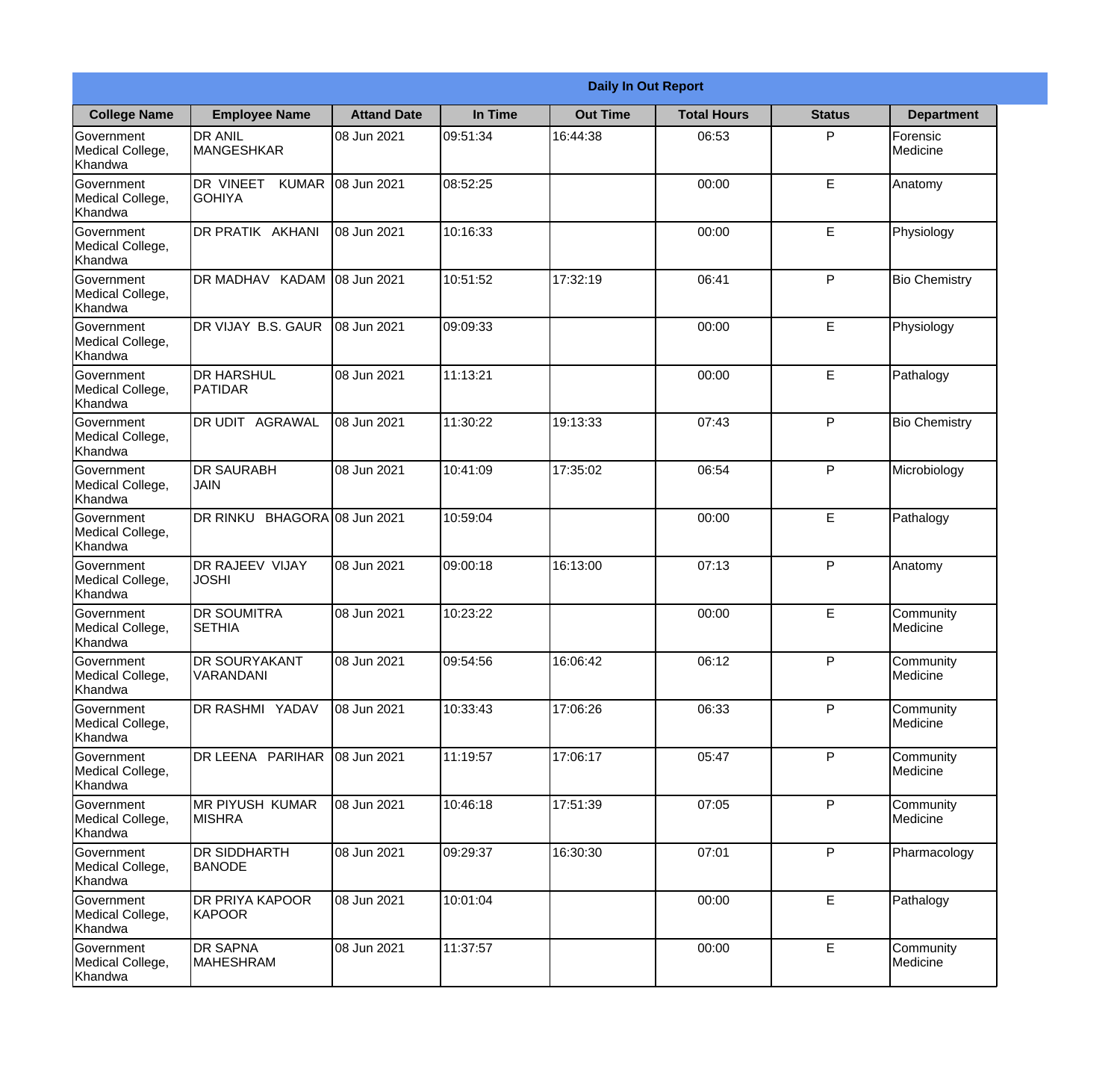| <b>Designation</b>                  | <b>Category</b>     |
|-------------------------------------|---------------------|
| Assistant Professor                 | Para Clinical       |
| Professor                           | <b>Non Clinical</b> |
| <b>Assistant Professor</b>          | Non Clinical        |
| <b>Assistant Professor</b>          | Non Clinical        |
| Associate Professor Non Clinical    |                     |
| Assistant Professor   Para Clinical |                     |
| Associate Professor Non Clinical    |                     |
| Associate Professor   Para Clinical |                     |
| Assistant Professor   Para Clinical |                     |
| <b>Assistant Professor</b>          | Non Clinical        |
| <b>Assistant Professor</b>          | Para Clinical       |
| Demonstrator/Tutor   Para Clinical  |                     |
| <b>Assistant Professor</b>          | Para Clinical       |
| Assistant Professor   Para Clinical |                     |
| Statistician                        | Para Clinical       |
| Associate Professor   Para Clinical |                     |
| Demonstrator/Tutor                  | Para Clinical       |
| Associate Professor   Para Clinical |                     |

## **Daily In Out Report**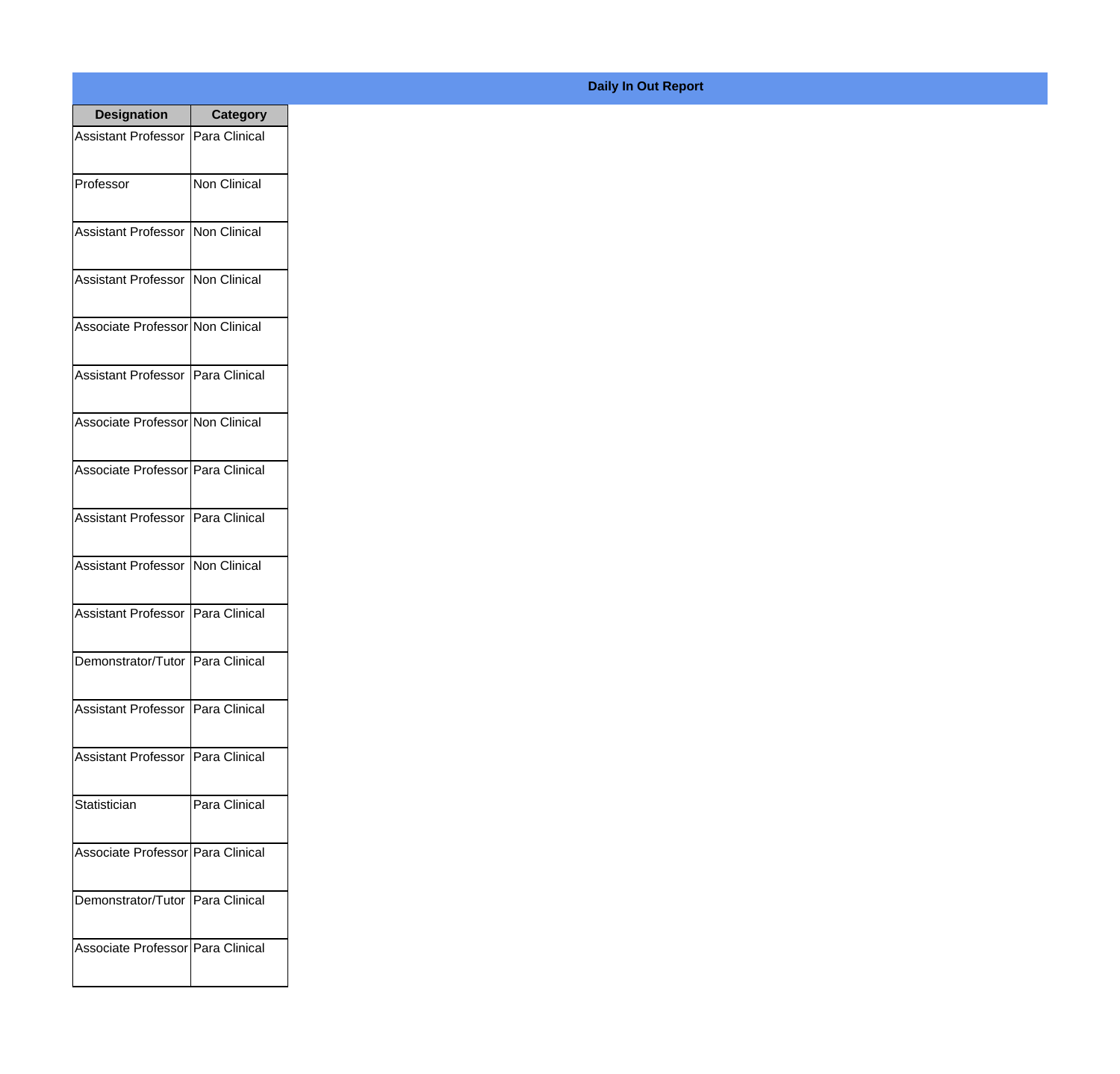|                                                  |                                                  |             |          |          | <b>Daily In Out Report</b> |   |                             |
|--------------------------------------------------|--------------------------------------------------|-------------|----------|----------|----------------------------|---|-----------------------------|
| Government<br>Medical College,<br>Khandwa        | <b>IDR SEEMA</b><br><b>SUDHAKARRAO</b><br>ISUTAY | 08 Jun 2021 | 18:13:08 |          | 00:00                      | E | Forensic<br>Medicine        |
| Government<br>Medical College,<br>Khandwa        | IDR NISHA<br> KAITHWAS                           | 08 Jun 2021 | 10:29:23 | 13:39:18 | 03:10                      | P | Psychiatry                  |
| <b>Government</b><br>Medical College,<br>Khandwa | <b>I</b> DR ASHOK<br><b>BHAUSAHEB NAJAN</b>      | 08 Jun 2021 | 10:33:55 |          | 00:00                      | E | Forensic<br>Medicine        |
| Government<br>Medical College,<br>Khandwa        | <b>DR NITESHKUMAR</b><br>KISHORILAL<br>RATHORE   | 08 Jun 2021 | 10:08:38 |          | 00:00                      | E | Pharmacology                |
| Government<br>Medical College,<br><b>Khandwa</b> | <b>DR PRIYESH</b><br><b>MARSKOLE</b>             | 08 Jun 2021 | 11:01:28 | 13:14:26 | 02:13                      | P | Community<br>Medicine       |
| Government<br>Medical College,<br>Khandwa        | DR PRIYESH<br><b>MARSKOLE</b>                    | 08 Jun 2021 | 17:06:07 |          | 02:13                      | P | Community<br>Medicine       |
| <b>Government</b><br>Medical College,<br>Khandwa | <b>IDR SANGEETA</b><br><b>CHINCHOLE</b>          | 08 Jun 2021 | 10:55:16 |          | 00:00                      | E | Physiology                  |
| Government<br>Medical College,<br>Khandwa        | DR NISHA MANDLOI<br><b>PANWAR</b>                | 08 Jun 2021 | 09:48:41 | 16:59:27 | 07:11                      | P | Obstetrics &<br>Gynaecology |
| Government<br>Medical College,<br>Khandwa        | DR NANDINI DIXIT                                 | 08 Jun 2021 | 11:20:03 |          | 00:00                      | E | Paediatrics                 |
| <b>Government</b><br>Medical College,<br>Khandwa | IDR SATISH<br><b>CHANDEL</b>                     | 08 Jun 2021 | 11:39:01 |          | 00:00                      | E | Pharmacology                |
| <b>Government</b><br>Medical College,<br>Khandwa | <b>DR MUKTESHWARI</b><br><b>GUPTA</b>            | 08 Jun 2021 | 10:37:16 |          | 00:00                      | E | Pharmacology                |
| Government<br>Medical College,<br>Khandwa        | <b>DR PURTI AGARWAL</b><br><b>SAINI</b>          | 08 Jun 2021 | 10:42:30 |          | 00:00                      | E | Pathalogy                   |
| Government<br>Medical College,<br>Khandwa        | <b>DR DEEPIKA</b><br>PANWAR                      | 08 Jun 2021 | 11:09:35 |          | 00:00                      | E | <b>Bio Chemistry</b>        |
| Government<br>Medical College,<br>Khandwa        | MOHIT GARG                                       | 08 Jun 2021 | 14:08:34 |          | 00:00                      | E | <b>General Medicine</b>     |